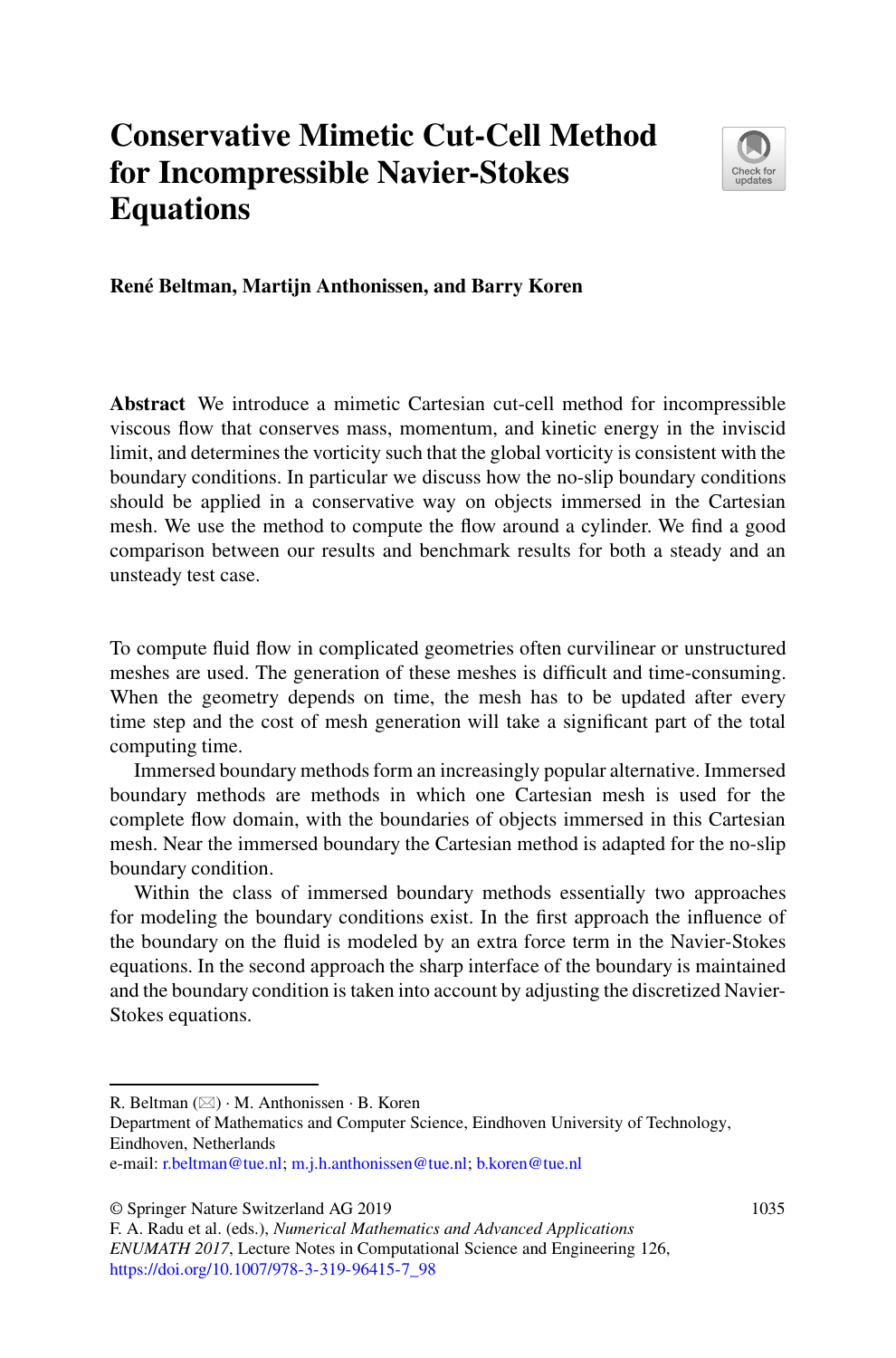Cut-cell methods follow the second approach. Close to the object non-Cartesian cells occur, the so-called cut cells. These cells demand a special treatment because of their more difficult shape and the no-slip boundary condition on one of their faces.

One of the most popular discretization methods for the incompressible Navier-Stokes equations on Cartesian meshes is the MAC-method [\[1\]](#page-7-0). It uses a staggered mesh, which means that the velocity variables are located on the faces of the Cartesian cells and the pressure variables are located in the centers of the cells. From this variable positioning, through central difference approximations a method follows that has a compact stencil, no spurious pressure oscillations, conservation of both mass and momentum as well as conservation of secondary quantities as vorticity and energy (in the inviscid limit).

Most cut-cell methods use a colocated mesh, where the velocity and pressure variables are all located in the centers, which makes the treatment of cut cells simpler. However, methods on colocated meshes do not have all the favorable properties that the MAC method has. For example, spurious pressure oscillations have to be suppressed by introducing artificial diffusion, making these methods less suitable for turbulent flow computations.

A few extensions of the MAC method to cut-cell meshes have been presented in the literature [\[2,](#page-7-1) [3\]](#page-7-2). In these methods different cut-cell configurations are treated case by case and a mass, momentum and energy conserving extension is derived using, in 2D, a 5-point stencil and a finite-volume rationale. However, achieving a fully conservative method using the 5-point stencil is impossible. Moreover, an extension of the method to 3D is problematic due to the many possible cut-cell configurations. To our knowledge only a quasi-3D extension, where the immersed boundary is parallel to one of the Cartesian coordinate axes, has been published so far [\[4\]](#page-7-3).

We will use the recent developments in mimetic discretization methods [\[5\]](#page-8-0), that allow for a conservative treatment of non-Cartesian cells. Using these methods on a primal-dual mesh structure, upon completing the dual mesh near the boundary, we derive a mass, momentum and energy conserving cut-cell method that calculates vorticity in such a way that the global vorticity is consistent with no-slip boundary conditions. We first introduce the method and then present results for the flow around a cylinder.

## **1 The Mimetic Cut-Cell Method**

#### *1.1 The Cut-Cell Primal-Dual Cell-Complex*

We discuss the cut-cell mesh for the specific case of a cylinder in a rectangular domain. From this discussion it will be clear how it can be generalized to other domains. We give the cylinder its own discrete representation, independent of the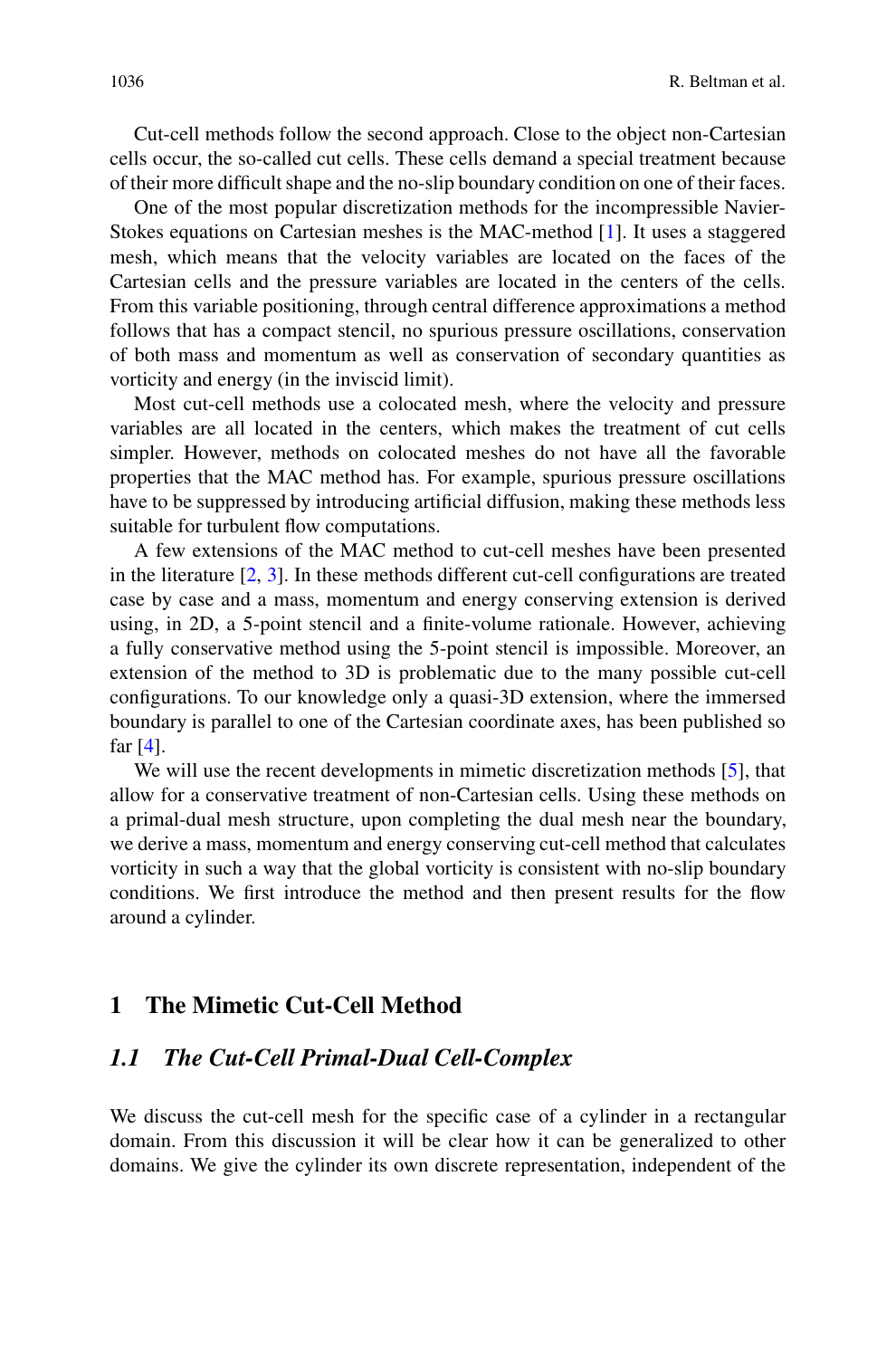

<span id="page-2-0"></span>**Fig. 1** On the left the Cartesian mesh (blue) and the discretized cylinder (green) are shown. In the middle one sees the cylinder with extra intersection vertices added. Finally, on the right the resulting primal mesh is shown

Cartesian mesh, because in a future extension to general time-dependent geometries this will be needed for mass conservation.

We cover the rectangular domain by a Cartesian mesh with  $N_x \times N_y$  cells. For simplicity we take the mesh to be uniform. We discretize the boundary of the cylinder by uniformly taking  $N_\theta$  points on the circle and connecting these by straight line segments. Subsequently, we immerse the discretized cylinder in the Cartesian mesh, add the intersections between edges of the Cartesian mesh and the cylinder as extra vertices, and remove all the edges and vertices in the interior of the cylinder. This process has been depicted in Fig. [1.](#page-2-0)

The resulting computational mesh consists of two-dimensional cells, onedimensional edges and zero-dimensional vertices. We denote the mesh by  $G := \{C_{(0)}, C_{(1)}, C_{(2)}\}$ , where  $C_{(k)}$ , for  $k = 0, 1, 2$ , is the set of k-dimensional cells. This mesh is a so-called cell-complex. This means that for each k-dimensional cell  $\sigma_{(k)} \in C_{(k)}$  in the mesh its boundary  $\partial \sigma_{(k)}$  is made up of lower dimensional cells that are also part of the mesh. The cell-complex  $G$  covers the flow domain  $\Omega$ .

Our cut-cell method will also need a dual mesh. The dual mesh is a second mesh for the flow domain that is geometrically dual to the primal mesh in the sense that for each k-dimensional cell  $\sigma_{(k)} \in C_{(k)}$  of the primal mesh, there exists a  $(2 - k)$ dimensional dual cell  $\tilde{\sigma}_{(k)} \in C_{(k)}$  in the dual mesh, where we denote by  $C_{(k)}$  the set of  $(2-k)$ -dimensional dual cells. We use a barycentric dual mesh. In contrast to the primal mesh, the dual mesh  $G = \{C_{(2)}, C_{(1)}, C_{(0)}\}$  is not a cell-complex. However, to formulate a fully conservative cut-cell method it is important to extend the dual mesh to a cell-complex. This can be done as follows. We consider the restriction of the primal mesh to the boundary ∂Ω of Ω, denoted by  $G^b = \{C^b_{(0)}, C^b_{(1)}\}$ , and then take the dual mesh to the primal mesh within  $\partial \Omega$ , which we denote by  $\tilde{\mathcal{G}}^b = \{\tilde{\mathcal{C}}^b_{(1)}, \tilde{\mathcal{C}}^b_{(0)}\}$ . The union of the original dual mesh and the boundary dual mesh,  $\bar{G} := \bar{G} \cup \bar{G}^b$ , constitutes a dual cell-complex. This construction works in arbitrary dimension. The construction of the dual cell-complex has been depicted in Fig. [2.](#page-3-0) More details concerning the primal and dual cell-complex can be found in [\[6\]](#page-8-1).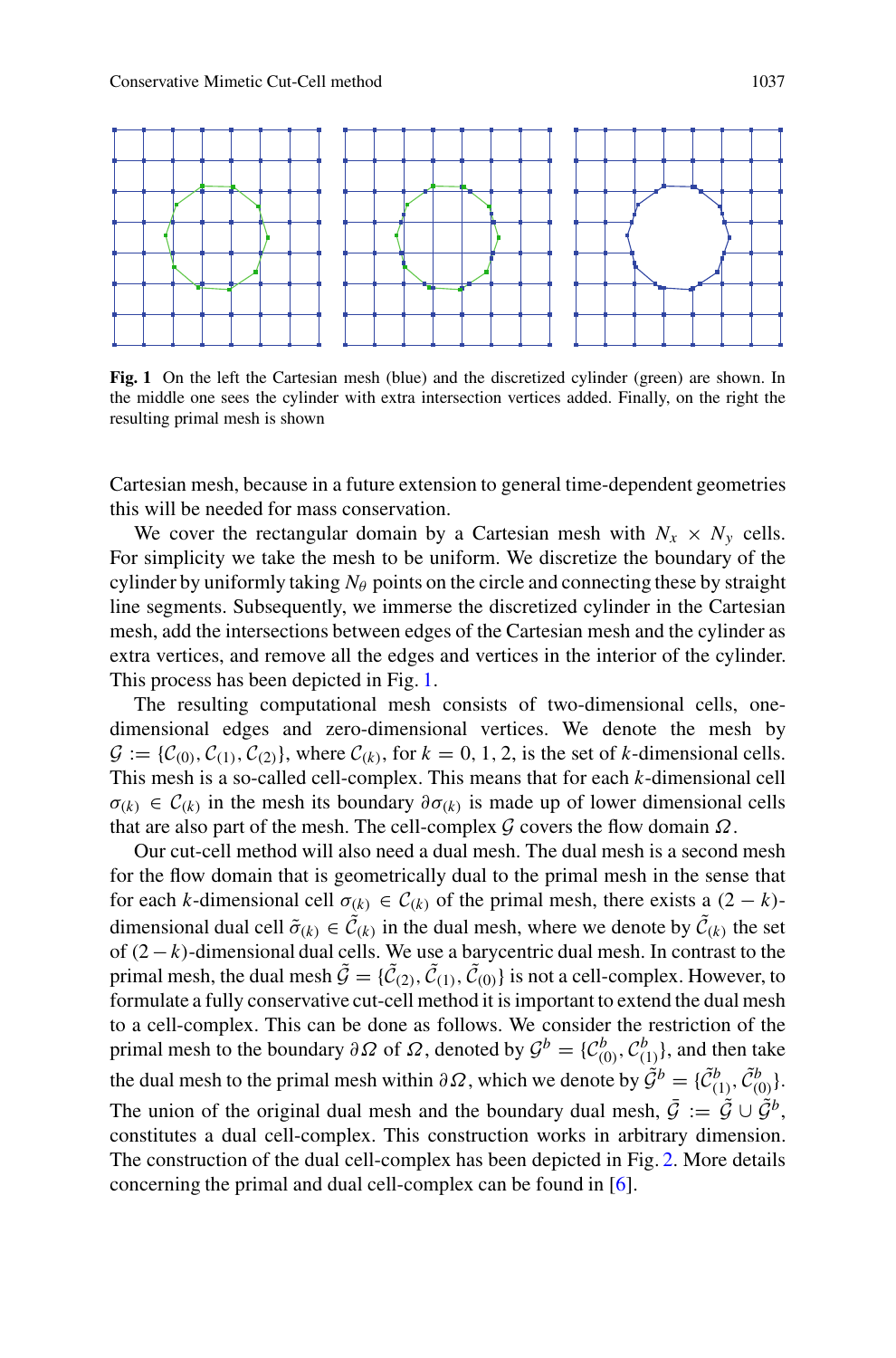

<span id="page-3-0"></span>**Fig. 2** On the left the primal (blue) and dual (red) mesh are depicted and in the middle the primal mesh and boundary dual mesh are shown. On the right one sees the dual cell-complex which is the union of the interior and boundary dual mesh

# *1.2 The Incidence Matrices*

We discretize the velocity field  $u$  as the fluxes through the edges of the primal mesh. For each edge  $\sigma_{(1)} \in C_{(1)}$  we set

<span id="page-3-2"></span>
$$
u_{\sigma(1)} := \int_{\sigma(1)} \underline{u} \cdot \underline{n} \, dL,\tag{1}
$$

where <u>n</u> is the normal on  $\sigma_{(1)}$ . Next, let  $\mathbf{u}^{(1)} = (u_{\sigma_{(1)}}^{(1)})$  be the vector of all these fluxes. We denote the finite linear space corresponding to unknowns on the edges by  $C^{(1)}$ , so  $u^{(1)} \in C^{(1)}$ , and define  $C^{(0)}$  (vertices) and  $C^{(2)}$  (cells) analogously.

Using the integral values as variables we can discretize the continuity equation  $\nabla \cdot \underline{u} = 0$  without introducing a discretization error. To see this, we consider a twodimensional cell  $\sigma_{(2)} \in C_{(2)}$ , integrate the continuity equation over  $\sigma_{(2)}$  and apply the divergence theorem to obtain

<span id="page-3-1"></span>
$$
0 = \sum_{\sigma_{(1)} \in \partial \sigma_{(2)}} o_{\sigma_{(2)} \sigma_{(1)}} u_{\sigma_{(1)}}^{(1)}, \tag{2}
$$

where  $o_{\sigma_{(2)}\sigma_{(1)}} = 1$  if the orientations of  $\sigma_{(2)}$  and  $\sigma_{(1)}$  agree and −1 otherwise. For example, if we take  $\sigma_{(2)}$  to be oriented such that the normal on  $\partial \sigma_{(2)}$  points outward and the normal on  $\sigma_{(1)}$  given by the orientation of  $\sigma_{(1)}$  points into  $\sigma_{(2)}$ , then  $o_{\sigma_{(2)}\sigma_{(1)}}=-1.$ 

We can write Eq. [\(2\)](#page-3-1) for all cells in  $C_{(2)}$  together as  $\mathbf{0}^{(2)} = \mathbb{D}^{(2,1)} \mathbf{u}^{(1)}$ , where  $\mathbf{0}^{(2)}$ is the zero element of  $C^{(2)}$  and  $\mathbb{D}^{(2,1)}$  :  $C^{(1)} \rightarrow C^{(2)}$  is defined by  $\mathbb{D}^{(2,1)}_{\sigma_{(2)}\sigma_{(1)}} = o_{\sigma_{(2)}\sigma_{(1)}},$ where we extend the definition of  $o_{\sigma(\gamma)\sigma(1)}$  by 0 to the instances when  $\sigma(1) \notin \partial \sigma(2)$ .

Similarly, we define an incidence matrix  $\mathbb{D}^{(1,0)}$  :  $\mathcal{C}^{(0)} \to \mathcal{C}^{(1)}$ . Let  $\omega^{(0)} \in \mathcal{C}^{(0)}$ be a discretization of the 2D scalar vorticity field  $\omega$  by evaluation on the vertices of the mesh, then the value of  $\mathbb{D}^{(1,0)}\omega^{(0)}$  for some edge  $\sigma_{(1)}$  is, as a result of the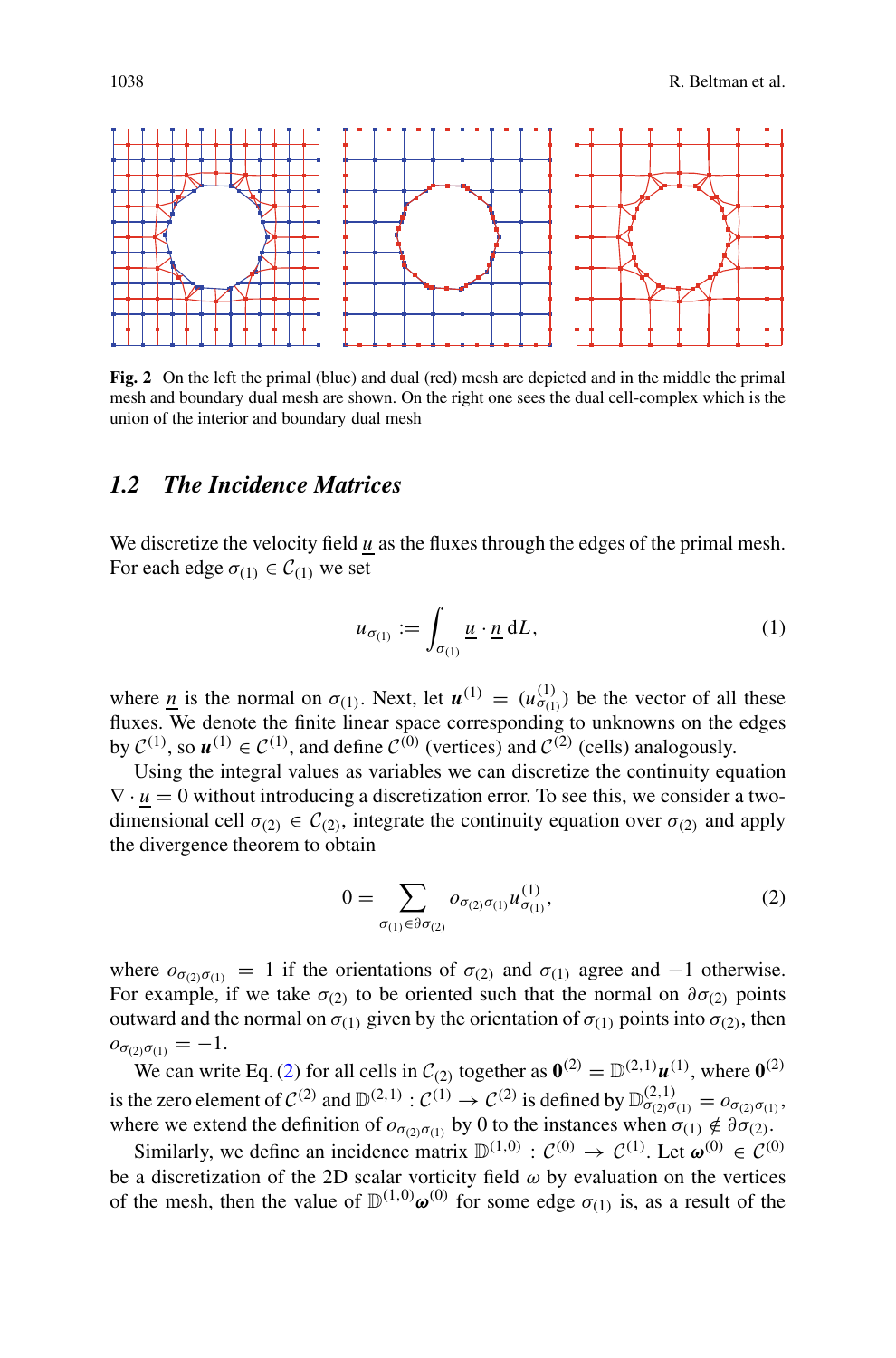fundamental theorem of calculus, given by

<span id="page-4-0"></span>
$$
[\mathbb{D}^{(1,0)}\omega^{(0)}]_{\sigma_{(1)}} = \int_{\sigma_{(1)}} \underline{\text{rot}} \,\omega \cdot \underline{n} \,\mathrm{d}L = \sum_{\sigma_{(0)} \in \partial \sigma_{(1)}} o_{\sigma_{(1)}\sigma_{(0)}} \omega^{(0)}_{\sigma_{(0)}},\tag{3}
$$

with rot  $\omega := (\partial_y \omega, -\partial_x \omega)$ .

We choose the orientation of the dual cells in relation to the orientation of their corresponding primal cells. From this it follows [\[6\]](#page-8-1) that the incidence matrices on the dual mesh  $\tilde{G}$ , i.e.,  $\tilde{\mathbb{D}}^{(1,2)}$  :  $\tilde{C}^{(2)} \to \tilde{C}^{(1)}$  and  $\tilde{\mathbb{D}}^{(0,1)}$  :  $\tilde{C}^{(1)} \to \tilde{C}^{(0)}$  are given by  $\tilde{\mathbb{D}}^{(1,2)} = (\mathbb{D}^{(2,1)})^T$  and  $\tilde{\mathbb{D}}^{(0,1)} = (\mathbb{D}^{(1,0)})^T$ .

For Eq. [\(3\)](#page-4-0) to hold for all  $\sigma_{(1)} \in C_{(1)}$  it is crucial that the two boundary points that make up  $\partial \sigma_{(1)}$  are in  $C_{(0)}$ . The dual mesh  $\tilde{G}$  is not a cell-complex and therefore if  $\tilde{\mathbf{p}}^{(2)} \in \tilde{\mathcal{C}}^{(2)}$  is, for example, a discretization of the continuous pressure field p on the vertices of the dual mesh, then

$$
[\tilde{\mathbb{D}}^{(1,2)}\tilde{\boldsymbol{p}}^{(2)}]_{\tilde{\sigma}_{(1)}} = \int_{\tilde{\sigma}_{(1)}} \nabla p \cdot d\underline{L}
$$

only holds for an edge  $\tilde{\sigma}_{(1)}$  for which its end points are again part of the mesh, i.e., for an edge that is dual to a primal edge  $\sigma_{(1)}$  that is not part of the boundary mesh  $\mathcal{C}_{(1)}^b$ .

To get a consistent discretization of the pressure gradient on all the dual edges we extend  $\tilde{\mathbb{D}}^{(1,2)}$  to  $\bar{\mathcal{G}}$ . This extension maps from  $\bar{\mathcal{C}}^{(\bar{2})}$  to  $\bar{\mathcal{C}}^{(1)}$  and we denote it by  $\bar{\mathbb{D}}^{(1,2)}$ . The part of  $\bar{\mathbb{D}}^{(1,2)}$  that maps from  $\bar{\mathcal{C}}^{(2)}$  to  $\tilde{\mathcal{C}}^{(1)}$  will be used separately in the discretization and denoted by  $\bar{\mathbb{D}}_i^{(1,2)}$ . It consists of an interior and boundary part, i.e.,  $\bar{\mathbb{D}}_i^{(1,2)} = [\tilde{\mathbb{D}}^{(1,2)} \tilde{\mathbb{I}}_b^{(1,2)}]$ . For more details on the construction of  $\bar{\mathbb{D}}^{(1,2)}$  and, analogously,  $\bar{\mathbb{D}}^{(0,1)}$ , see [\[6\]](#page-8-1).

### *1.3 The Discrete Hodge Operators*

So far, we only discussed the exact discretization of differential operators on both the primal and dual cell-complex in terms of the incidence matrices. These primal and dual incidence matrices map from  $C^{(k)}$  to  $C^{(k+1)}$  and from  $\bar{C}^{(k+1)}$  to  $\bar{C}^{(k)}$ . respectively. To be able to discretize higher order differential operators, like for example the vector Laplacian, and to end up with a square solvable system of equations we need an interpolation map between the primal and dual meshes.

We introduce interpolation operators  $\mathbb{H}^{(k)} : C^{(k)} \to \tilde{C}^{(k)}$  that interpolate a field discretized on the k-cells in  $\mathcal{C}_{(k)}$  to a consistent discretization of the same field on  $\tilde{\mathcal{C}}_{(k)}$ . For example, if  $\mathbf{u}^{(1)} \in \mathcal{C}^{(1)}$  is a discretization of the velocity field on primal edges as in [\(1\)](#page-3-2), then  $\tilde{u}^{(1)} := \mathbb{H}^{(1)} u^{(1)}$  is an approximation of the velocity field discretized on the dual edges in  $C_{(1)}$ .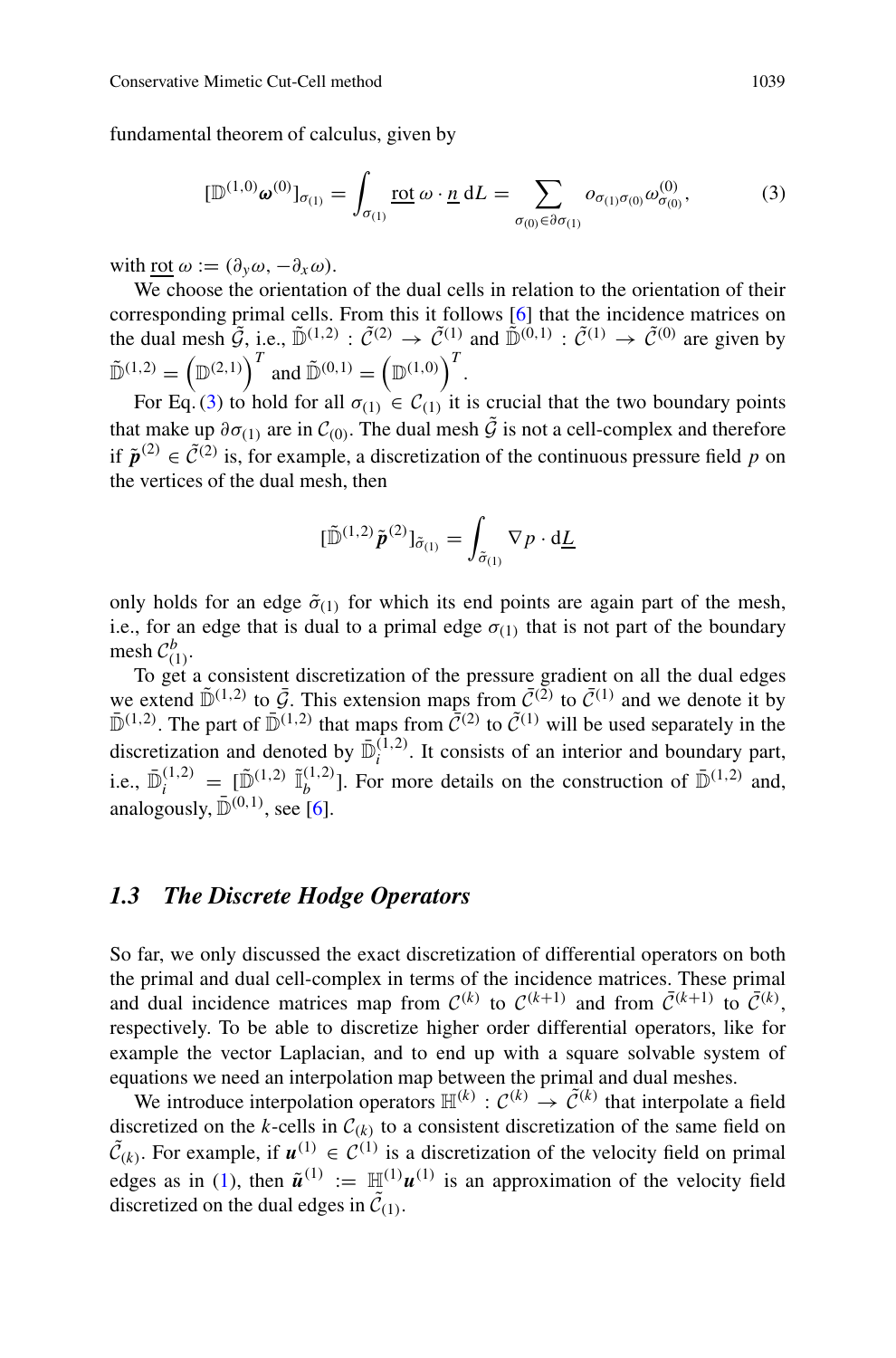We use the mimetic scalar product matrices [\[5\]](#page-8-0), which can also be interpreted as interpolation operators [\[6\]](#page-8-1). These operators are constructed locally for each 2-cell and the global operator is constructed by an assembly process as in finite element methods. The operators are symmetric positive definite and diagonal in the Cartesian part of the mesh.

## *1.4 The Numerical Scheme*

We use the incidence matrices and discrete Hodge matrices to discretize the incompressible Navier-Stokes equations in space. The discrete variables are velocity, vorticity and pressure. As velocity variables we use the fluxes on the edges, i.e.,  $u^{(1)} \in C^{(1)}$ . The pressure variables are located on the vertices of the dual cellcomplex, i.e.,  $\bar{\mathbf{p}}^{(2)} \in \bar{\mathcal{C}}^{(2)}$ . The vorticity variables will be located in the vertices of the primal mesh, i.e.,  $\omega^{(0)} \in C^{(0)}$ . However, as we will see shortly, we only need vorticity variables in the vertices of the non-Cartesian cut cells.

We discretize the incompressible Navier-Stokes equations in the form

$$
\partial_t \underline{u} + \nabla \cdot (\underline{u} \otimes \underline{u}) + \nu \nabla \times \underline{\omega} + \nabla p = 0,
$$

with additionally  $\omega = \nabla \times u$  and the continuity equation  $\nabla \cdot u = 0$ . We discretize the momentum equation on all edges of the dual mesh, i.e., we approximate the integral of the momentum equation over every dual edge. In summary, we discretize the spatial part as

<span id="page-5-0"></span>
$$
\begin{bmatrix}\n\mathbb{H}^{(1)}\partial_t + \mathbb{C}[\mathbf{u}^{(1)}] & \mathbb{H}^{(1)}\mathbb{D}^{(1,0)} & \mathbb{D}_i^{(1,2)} \\
\mathbb{D}^{(0,1)}\mathbb{H}^{(1)} & -\nu^{-1}\mathbb{H}^{(0)} & 0 \\
(\mathbb{D}_i^{(1,2)})^T & 0 & 0\n\end{bmatrix}\n\begin{bmatrix}\n\mathbf{u}^{(1)} \\
\boldsymbol{\omega}^{(0)} \\
\mathbf{p}^{(2)}\n\end{bmatrix} =\n\begin{bmatrix}\n\mathbf{0}^{(1)} \\
-\mathbb{I}_b^{(0,1)}\mathbf{\tilde{v}}_b^{(0)} \\
\mathbb{I}^{(1,1)}\mathbf{v}_b^{(1)}\n\end{bmatrix}.
$$
\n(4)

The Dirichlet boundary conditions are incorporated in the last line. The matrix  $\tilde{\mathbb{I}}^{(1,1)}$  contains only entries equal to 1, 0 or, -1, and consists, just like  $(\bar{\mathbb{D}}_i^{(1,2)})^T$  =  $[(\mathbb{D}^{(2,1)})^T \tilde{\mathbb{I}}_b^{(1,2)}]^T$ , of two parts. The matrix  $\tilde{\mathbb{I}}^{(1,1)}$  is defined such that the equation  $(\mathbb{D}_{i}^{(1,2)})^T \mathbf{u}^{(1)} = \mathbb{I}^{(1,1)} \mathbf{v}^{(1)}_b$  brings forth  $\mathbb{D}^{(2,1)} \mathbf{u}^{(1)} = \mathbf{0}^{(2)}$  and  $(\mathbb{I}^{(1,2)}_b)^T \mathbf{u}^{(1)} =$  $(\tilde{\mathbb{I}}_b^{(1,2)})^T \mathbf{v}_b^{(1)}$ , i.e., the discrete incompressibility constraint and the definition of the Dirichlet boundary conditions, imposing that the fluxes for the boundary edges are equal to the prescribed values  $v_b^{(1)} \in C_b^{(1)}$ .

The no-slip boundary condition for the diffusive term is incorporated in the equation that defines the vorticity. The vector  $\tilde{\mathbf{v}}_b^{(0)} \in \tilde{\mathcal{C}}_b^{(0)}$  contains the integrals of the tangential velocity over the boundary dual edges. The boundary term  $-\mathbb{I}_{b}^{(0,1)}\tilde{\mathfrak{v}}_{b}^{(0)}$ b gives the contribution of boundary edges in the dual cell-complex to the vorticity integral over the dual cells. The entries of  $\omega^{(0)}$  are actually the vorticity variables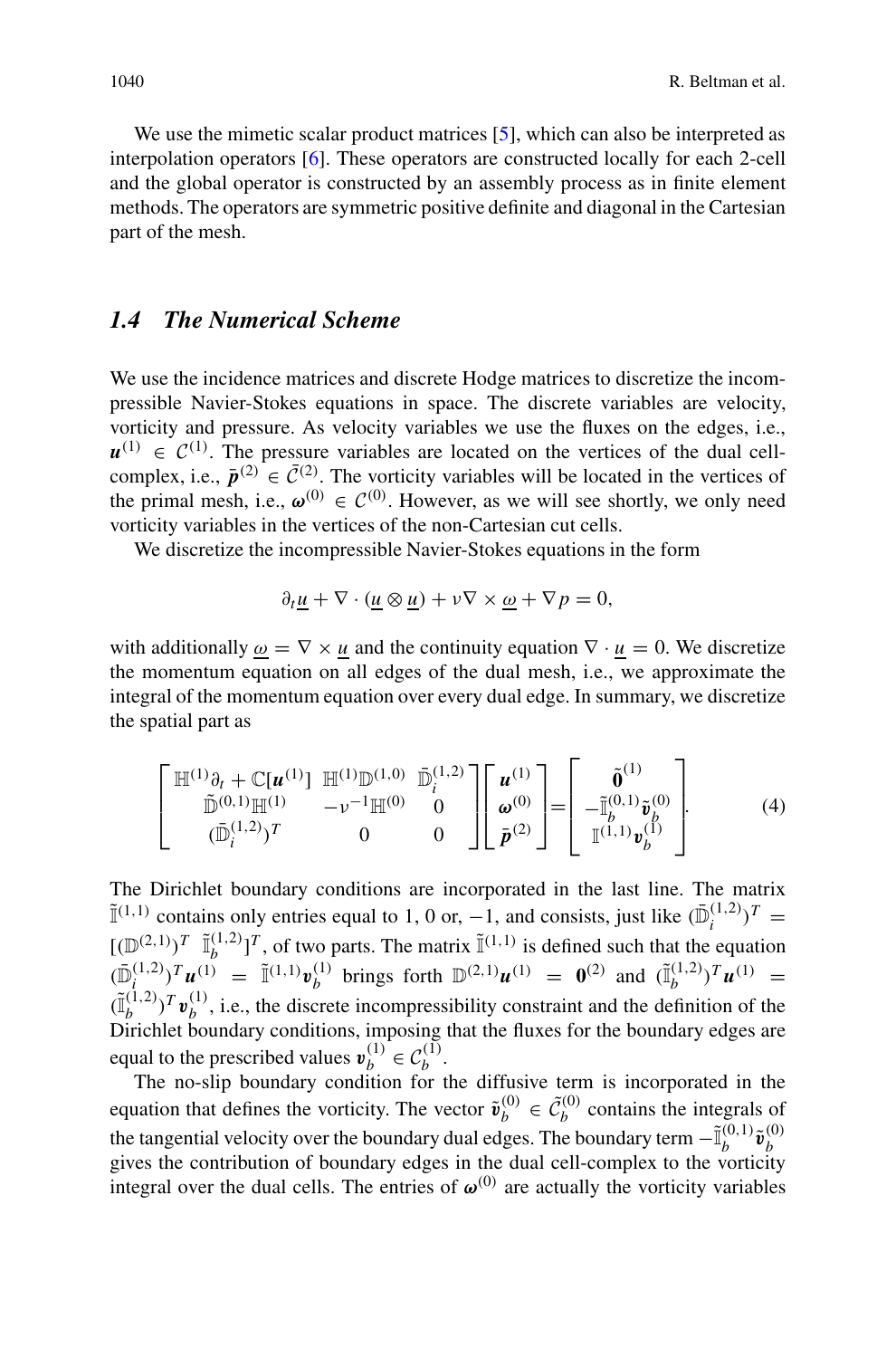multiplied with the viscosity ν. This definition of the variables increases the symmetry of the discrete system.

The equation for the vorticity variables, i.e.,  $\mathbb{H}^{(0)} \boldsymbol{\omega}^{(0)} = \nu(\tilde{\mathbb{D}}^{(0,1)} \mathbb{H}^{(1)} \boldsymbol{u}^{(1)} + \cdots)$  $\tilde{\mathbb{I}}_b^{(0,1)}$  $\tilde{\mathbf{v}}_b^{(0)}$ ), is explicit for variables in the Cartesian parts of the mesh, because the restriction of  $\mathbb{H}^{(0)}$  to these parts of the mesh is diagonal. Consequently, these variables become superfluous and are not used. As a result, the vorticity variables are only necessary in the cut cells. For convenience we left the corresponding adjustment of the discrete equations out of [\(4\)](#page-5-0).

For the convection term we use the central approximation introduced in [\[7\]](#page-8-2), which conserves both momentum and kinetic energy. This discretization of the convection term fits well in the framework presented above [\[6\]](#page-8-1).

#### **2 Numerical Results: The Flow Around a Cylinder**

We consider the benchmark case [\[8\]](#page-8-3) of the flow around an asymmetrically placed cylinder in a channel. On the inflow boundary a parabolic profile is prescribed, on the top and bottom of the channel no-slip boundary conditions apply and on the outflow boundary we impose zero stress. We test for two meshes that are uniform in the y-direction and non-uniform in the x-direction such that mesh lines are concentrated near the cylinder. We use the standard four-stage explicit Runge-Kutta method for the time integration.

Results are shown for two test cases. The first case is a steady case with average inflow velocity corresponding to  $Re = 20$ . We compute the drag coefficient  $c_D$ , the lift coefficient  $c<sub>L</sub>$ , the length of the recirculation zone  $L<sub>a</sub>$  and the pressure difference between the front and back of the cylinder. The results are shown in Table [1.](#page-6-0)

The second case is an unsteady periodic case with inflow corresponding to  $Re = 100$ . In this case we compute for one period the maximum drag coefficient  $c_{Dmax}$ , the maximum lift coefficient  $c_{Lmax}$ , the Strouhal number St, and the pressure difference between front and back of the cylinder halfway the period, where the start of the period coincides with the moment that  $c_L(t) = c_{Lmax}$ . The results can be found in Table [2.](#page-7-4) In Fig. [3](#page-7-5) the vorticity field is shown.

Despite the fact that the meshes used are not body-conforming and have relatively few cells near the cylinder, characteristic values close to the benchmark values are found. Especially in the unsteady case the drag and lift coefficients are somewhat

| $N_x \times N_v \times N_\theta$ | # $\mathbf{u}^{(1)}$ | $\sharp \omega^{(1)}$    | # $\tilde{\boldsymbol{p}}^{(2)}$ | $c_D$  | $c_L$  | $L_a$  | $\Delta p$ |
|----------------------------------|----------------------|--------------------------|----------------------------------|--------|--------|--------|------------|
| $160 \times 130 \times 30$       | 40.656               | 226                      | 20,732                           | 5.5876 | 0.0109 | 0.0858 | 0.1171     |
| $300 \times 255 \times 60$       | 149.584              | 444                      | 75,539                           | 5.5835 | 0.0122 | 0.0849 | 0.1178     |
| $[8]$ (lower bound)              | -                    | $\overline{\phantom{a}}$ | -                                | 5.57   | 0.0104 | 0.0842 | 0.1172     |
| $[8]$ (upper bound)              | -                    | $\overline{\phantom{a}}$ | $\overline{\phantom{a}}$         | 5.59   | 0.0110 | 0.0852 | 0.1176     |

<span id="page-6-0"></span>**Table 1** Results for the steady test case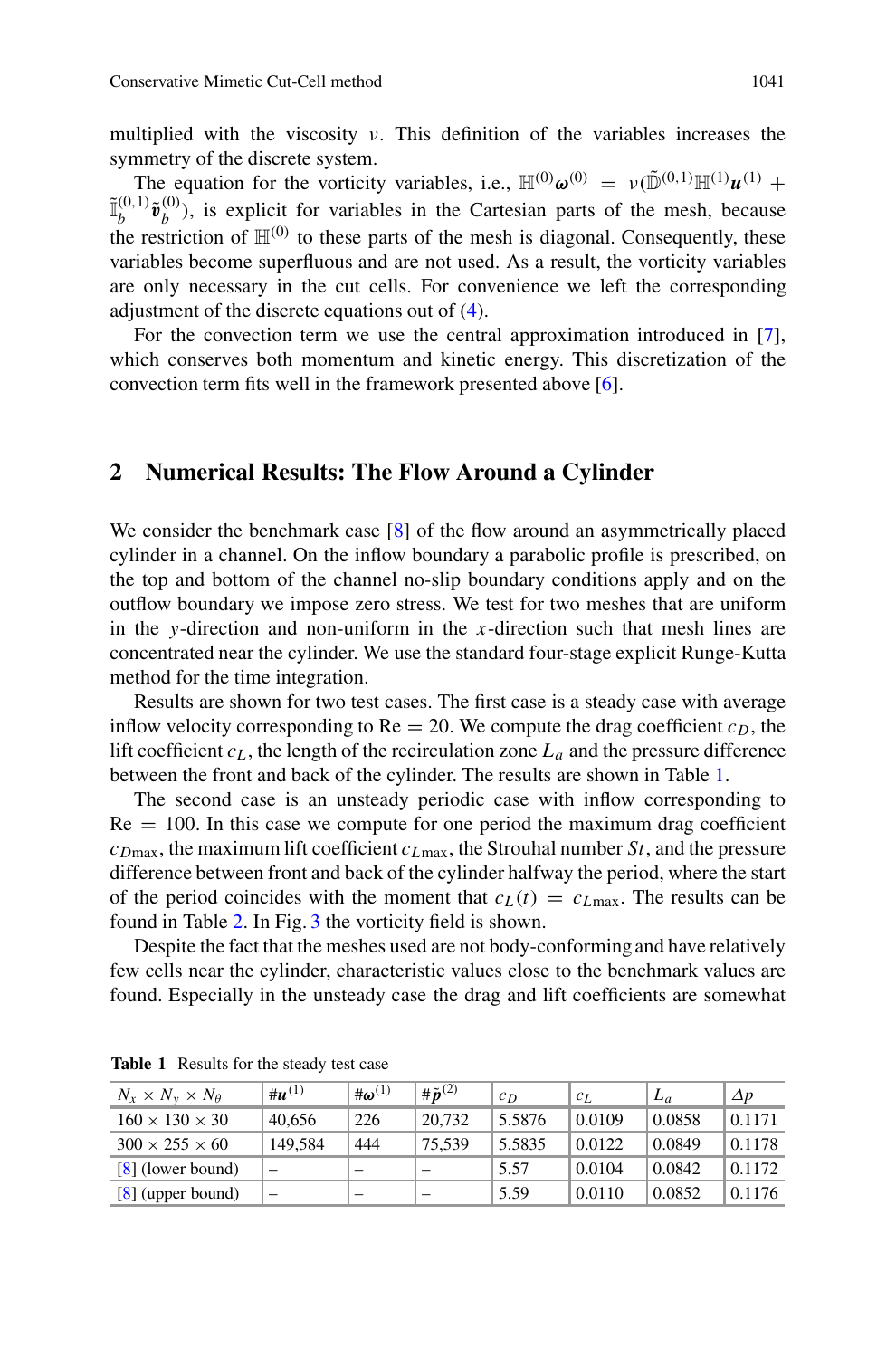| $N_{\rm r} \times N_{\rm v} \times N_{\theta}$ | $\sharp u^{(1)}$ | $\sharp \omega^{(1)}$    | # $\tilde{p}^{(2)}$      | $c_{Dmax}$ | $c_{Lmax}$ | St     | $\Delta p$ |
|------------------------------------------------|------------------|--------------------------|--------------------------|------------|------------|--------|------------|
| $160 \times 130 \times 30$                     | 40.656           | 226                      | 20,732                   | 3.3884     | 1.1601     | 0.2989 | 2.5300     |
| $300 \times 255 \times 60$                     | 149.584          | 444                      | 75.539                   | 3.2839     | 1.0423     | 0.3003 | 2.4997     |
| [8] (lower bound)                              | -                | $\overline{\phantom{a}}$ | $\overline{\phantom{a}}$ | 3.22       | 0.99       | 0.295  | 2.46       |
| $[8]$ (upper bound)                            | -                | $\overline{\phantom{a}}$ | $\overline{\phantom{a}}$ | 3.24       | 1.01       | 0.305  | 2.50       |

<span id="page-7-4"></span>**Table 2** Results for the unsteady test case



<span id="page-7-5"></span>**Fig. 3** The vorticity on the finer mesh in the unsteady case for  $c_L(t) = c_{L\text{max}}$ 

overestimated, however, the values corresponding to the finer mesh are already close to the benchmark interval. The fact that we find relatively accurate results despite the use of a non-optimal mesh and the low order of accuracy of the method in the cut cells, is to be attributed to the physical accuracy of the method. The method conserves mass, momentum and energy, even in cut cells, and determines a vorticity corresponding to a physically correct global vorticity. For proofs and numerical verifications of these properties see [\[6\]](#page-8-1).

**Acknowledgements** This research is part of the EUROS program, which is supported by NWO domain Applied and Engineering Sciences and partly funded by the Ministry of Economic Affairs.

# **References**

- <span id="page-7-0"></span>1. F.H. Harlow, J.E. Welch, Numerical calculation of time-dependent viscous incompressible flow of fluid with free surface. Phys. Fluids **8**, 2182–2189 (1965)
- <span id="page-7-1"></span>2. M. Dröge, R. Verstappen, A new symmetry-preserving Cartesian-grid method for computing flow past arbitrarily shaped objects. Int. J. Numer. Methods Fluids **47**, 979–985 (2005)
- <span id="page-7-2"></span>3. Y. Cheny, O. Botella, The LS-STAG method: a new immersed boundary/level-set method for the computation of incompressible viscous flows in complex moving geometries with good conservation properties. J. Comput. Phys. **229**, 1043–1076 (2010)
- <span id="page-7-3"></span>4. Y. Cheny, F. Nikfarjam, O. Botella, Towards a fully 3D version of the LS-STAG immersed boundary/cut-cell method, in *Eighth International Conference on Computational Fluid Dynamics*, paper ICCFD8-2014-0371 (2014)